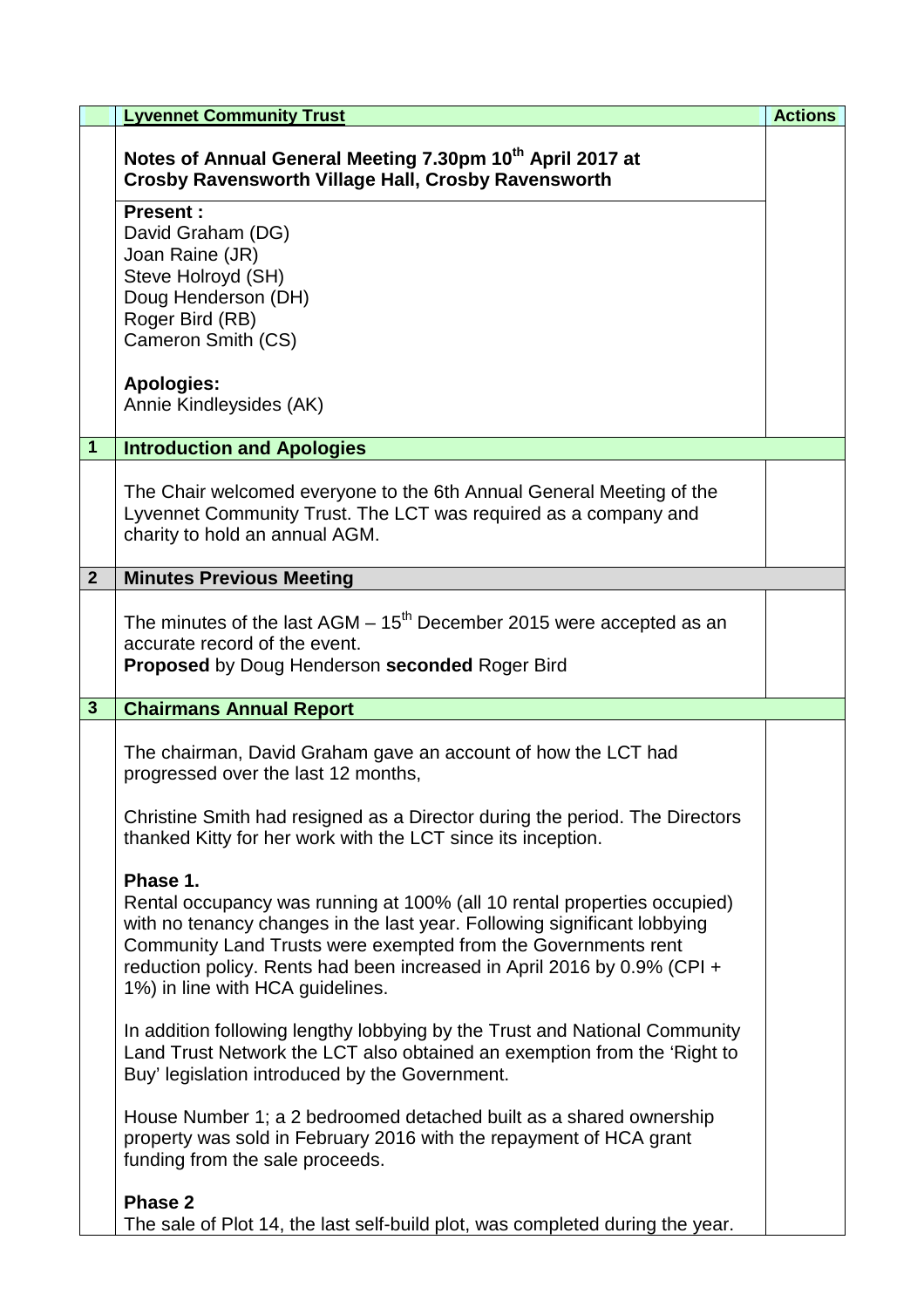|                         | <b>Housing Management</b><br>Eden Housing Association continue to manage the properties under a<br>service level agreement.                                                                      |            |
|-------------------------|--------------------------------------------------------------------------------------------------------------------------------------------------------------------------------------------------|------------|
|                         | <b>Financial backing</b><br>The LCT continues to use the Charity Bank as its lender. In April 2016 the<br>LCT refinanced its existing loans moving to a 25 year mortgage.                        |            |
|                         | <b>Construction</b><br>The final account with Atkinsons is still to be agreed.<br>The road adoption by Cumbria County Council is still to progress.                                              |            |
|                         | <b>Lyvennet Community Developments</b><br>Following the sale of the last self-build plot the remaining land held by LCD;<br>the field entrance gateway, was transferred to LCT in December 2016. |            |
| $\overline{\mathbf{4}}$ | <b>Adoption of Annual Report</b>                                                                                                                                                                 |            |
|                         | Joan Raine <b>proposed</b> acceptance of the Chairmans Annual Report and this<br>was seconded by Steve Holroyd. Attendees AGREED to adoption of the<br>Chair's report.                           |            |
| $5\phantom{.}$          | <b>Treasurers Report</b>                                                                                                                                                                         |            |
|                         | The Annual Accounts covering the period to the 31 <sup>st</sup> August 2016 were<br>currently in draft form.                                                                                     |            |
|                         | The Treasurer reported that the assets of the Trust were currently valued at<br>£1,442,918.                                                                                                      |            |
|                         | Attendees agreed that the Accounts could then be signed off by the Chair<br>and Treasurer, finalised and forwarded to the regulatory bodies.                                                     |            |
|                         | The LCT continues to operate two bank accounts:                                                                                                                                                  |            |
|                         | 1) Cumberland Building Society – the LCT's capital works account which at<br>31/08/16 had a balance of £23,172.54                                                                                |            |
|                         | 2) Barclays – the LCT's revenue account utilised by Eden Housing for rents<br>and maintenance of the properties. The balance at 31/08/16 was £2,951.43                                           |            |
| $6\phantom{1}$          | <b>Adoption of Accounts</b>                                                                                                                                                                      |            |
|                         | Following a discussion on the Annual Accounts it was agreed that they                                                                                                                            | <b>CS</b>  |
|                         | would be circulated to Directors. Any queries / changes to be notified by the<br>17 <sup>th</sup> April 2017.                                                                                    | <b>ALL</b> |
| $\overline{7}$          | <b>Appointment of accountants and Auditors</b>                                                                                                                                                   |            |
|                         | The Chair proposed the continued utilisation of Dodd & Co as they had<br>provided exceptionally good pro-active advice throughout the last year with<br>the LCT company.                         |            |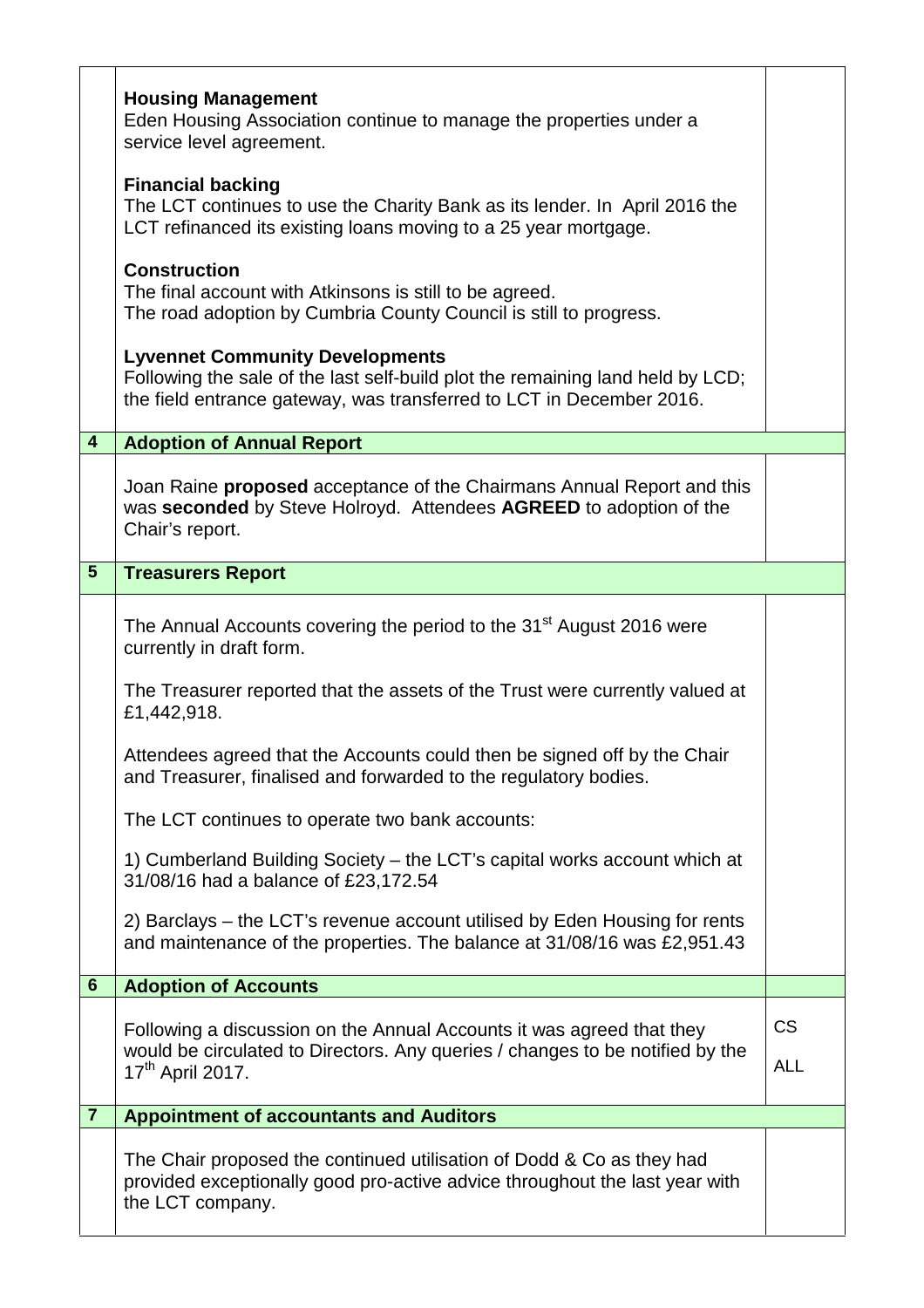|    | Roger Bird proposed appointment of Dodd & Co and this was seconded by<br>Joan Raine Attendees AGREED to appointment for another year                                                                                                                                                                                                                         |            |
|----|--------------------------------------------------------------------------------------------------------------------------------------------------------------------------------------------------------------------------------------------------------------------------------------------------------------------------------------------------------------|------------|
| 8  | <b>Election of Trustees and Directors</b>                                                                                                                                                                                                                                                                                                                    |            |
|    | The Chair explained the main points of the company / charity Articles<br>relating to Trustees / Directors.<br>Doug Henderson, Steve Holroyd and Roger Bird had stood down from the                                                                                                                                                                           |            |
|    | Committee.                                                                                                                                                                                                                                                                                                                                                   |            |
|    | There had been no other nominations for Directors.                                                                                                                                                                                                                                                                                                           |            |
|    | All three Trustees standing down <b>AGREED</b> to continue in post and their re-<br>election was proposed by Cameron Smith and seconded by David<br>Graham.                                                                                                                                                                                                  |            |
|    | Nominations were sought for Chair and Treasurer and as none were<br>forthcoming the existing post holders would continue.                                                                                                                                                                                                                                    |            |
|    | <b>Members of the Executive Committee</b>                                                                                                                                                                                                                                                                                                                    |            |
|    | David Graham - Chair<br>Cameron Smith - Treasurer<br><b>Joan Raine</b><br><b>Annie Kindleysides</b><br>Douglas Henderson<br>Steve Holroyd<br>Roger Bird<br><b>Jill Winder</b>                                                                                                                                                                                |            |
| 9  | The next 12 months                                                                                                                                                                                                                                                                                                                                           |            |
|    | The Chair summarised the various issues that the LCT needed to address in<br>the next 12 months.                                                                                                                                                                                                                                                             |            |
|    | Review of the Eden HA management service level agreement<br>٠<br>Road adoption by Cumbria County Council<br>$\bullet$<br>Review of all charity policies and procedures<br>$\bullet$<br>Development of a Maintenance Plan for the properties. This would<br>$\bullet$<br>be worked up by CS/Dg in conjunction with Eden HA and brought<br>to next LCT meeting | DG/CS      |
| 9  | <b>AOB</b>                                                                                                                                                                                                                                                                                                                                                   |            |
|    | None                                                                                                                                                                                                                                                                                                                                                         |            |
| 10 | <b>Next meeting</b>                                                                                                                                                                                                                                                                                                                                          |            |
|    | Members and the community will be notified of next AGM which would be<br>held in 12 months.                                                                                                                                                                                                                                                                  | <b>ALL</b> |